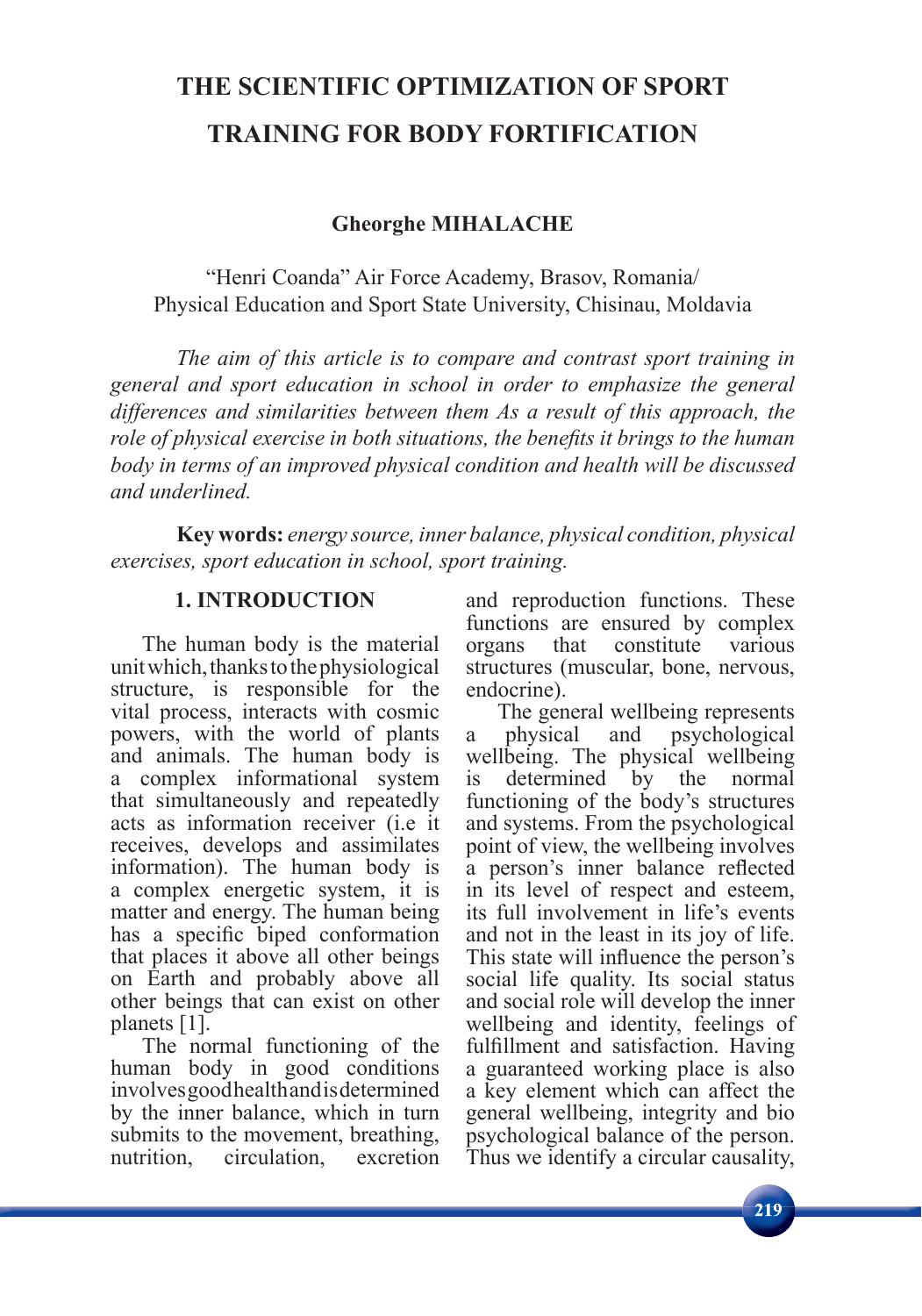because the 3 states depend one on the other and influence each other

The general wellbeing shapes the mental and the social environment. The satiric poet Juvenal, a critic of the Roman corruption, addresses the famous hexameter from SATIRA I to those who show no interest towards body health, but only to spiritual health: "**Optandum est ut sit mens sana in corpore sano"** - *it is desirable that a healthy mind should inhabit a healthy body* (Juvenal, cited by Kiritescu,  $[2]$ ).

The famous Latin hexameter is the expression of the ancient Roman educational ideal, as well as its Greek correspondent KALOKAGATHIA, which reflects in equal measure the respect for body-soul-spirit that represents the unity of the human being. The approach for body problems can only be done through correlation with the psychological life and not least with the material component of the body.

The Cartesian expression the man is a "unity in duality" signifies the fact that human beings exist through body-soul-spirit, as particular entities one to the other, but in the same time connected through an indestructible bond, influencing and conditioning each other.

Generally speaking, physical condition involves the capacity of the human body to adequate its diverse reactions to the needs of the environment (daily activities incurred by professional requirements, family issues, social roles, etc.). The more tasks and activities a person is likely to accomplish, without fatigue affecting its physical state and energy resources, the healthier the person is.

The assessment of the physical

condition is relative and it depends on the following variables: genetics, age, sex, life style, etc. The improvement of the physical condition can be made through physical exercise, which is the main method of physical education and through the physical exercise characteristic of in sport training.

Every body structure (digestive, respiratory, circulatory) and system (muscular, bone, nervous, endocrine) participates to physical exercise. The systemic and continuous practice of physical exercises has an important role on the proper physical development of the human body, resumed in morphological and functional indices, as close as possible to the values attributed in this way to a healthy body at different ages.

Cârstea [3] claims that 3 primary objectives are pursued this way:

- harmony between the morphological and the functional indices;
- balance between the anthropometric indices;
- balance between the functional indices.

## **2. PHYSICAL EDUCATION AND SPORT**

Physical education and sport refer to every form of physical activity meant, through an organized participation or independent one, to express or to improve the physical condition and spiritual comfort, to establish social civilized relationships and to obtain results in competitions on any level. The practice of physical education and sport represents a right of the person, without discrimination, guaranteed by the state, and the administrative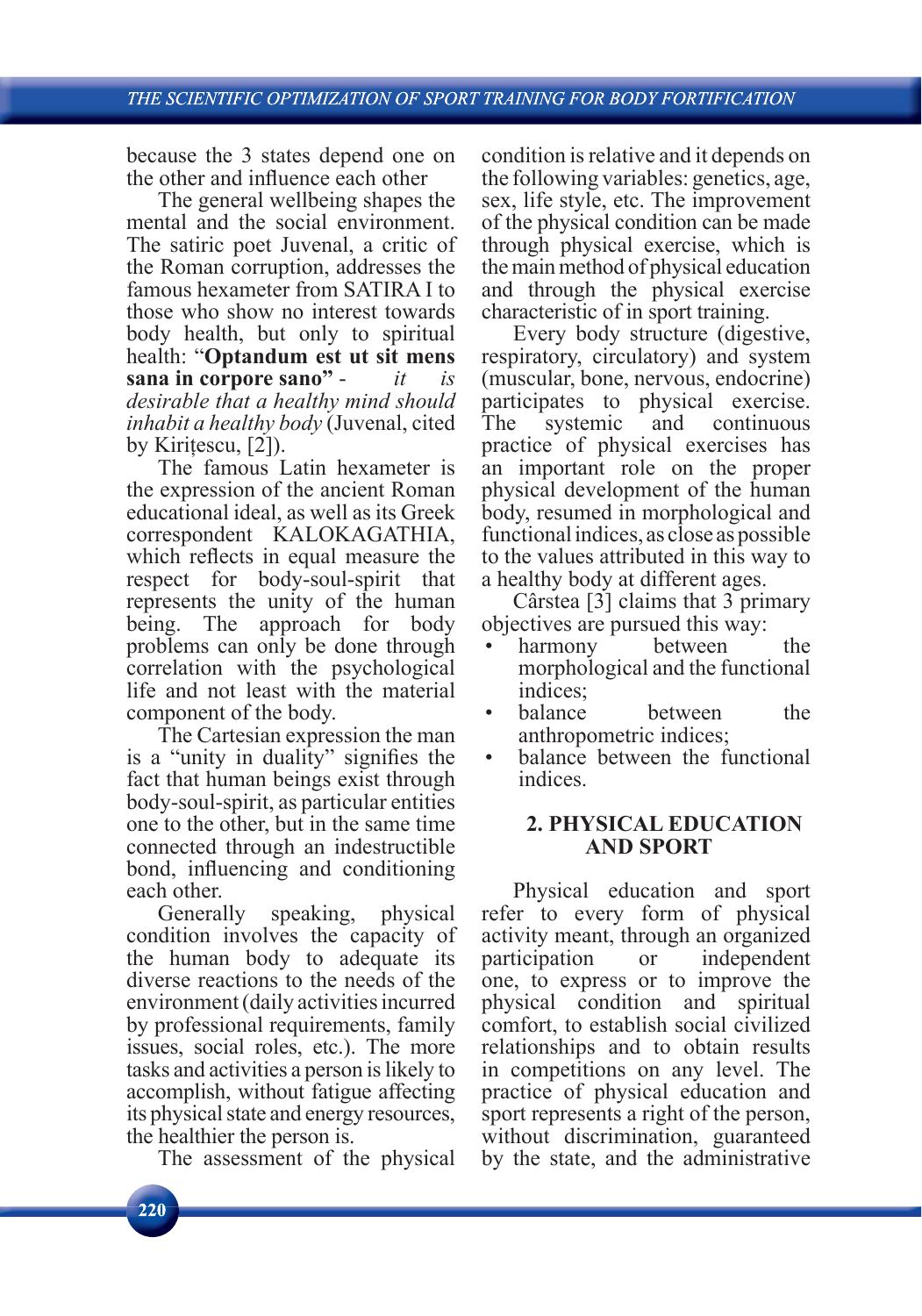# **Journal of Defense Resources Management**

# Vol. 4, Issue 1 (6) /2013

authorities and sporting institutions have the obligation to support physical education, sport for all and competitive sport and to ensure the conditions of its practice.

Physical education represents the conscientious physiological activity of the human body pursuing health maintenance and the growth of the biological potential of the person, in order to boost its social input. It is closely linked to the intellectual education, moral and esthetic one, constantly being under the influence of the intellect and influencing the other two [3].

In other words, physical education means the instructive/educational process that pursues the formation, the growth and development of the physical capacities of human beings, with clear objectives, for all ages. It can be met as an instructive/educational process, specially conceived in educational institutes, military system, different associations, etc. or as an independent activity: various games, walks, hikes, gymnastics, etc.

Sport training, unlike physical education, is addressed to a smaller number of people and represents the instructive/educational process which takes place systematically, conscientiously and continuously, aiming to adapt the human body to physical and psychological effort of very high intensity, with the purpose of obtaining high performance sport objectives, in different sport branches. In comparison with physical education, it has a smaller number of physical exercises, but these represent specialized techniques.

In conclusion, performing physical education and sport training involves sustained effort consisting in muscle contraction, as well as in

important body functions and also psychological effort. For a better understanding of the orientation and the conduct of physical effort in physical education and sport training the following structure is proposed:



**Figure 1.** Physical effort orientation and conduct

During physical effort, through the contraction of muscle structures energy is consumed. The largest part of the energy obtained by the muscular groups necessary to the body is obtained through the glucoseoxygen reaction.

Amide is a carbohydrate present in rice and pasta. It is a polymer of glucose. In the process of digestion the enzymes dissolve the amide in the glucose. The glucose obtained passes through the intestinal wall in the blood circuit which in turn distributes it throughout the entire body. A part is deposited in the liver under the form of glycogen. When the level of glucose from the blood drops, then the reserve from the liver is liberated. The rest of the glucose is distributed to all the other cells of the body.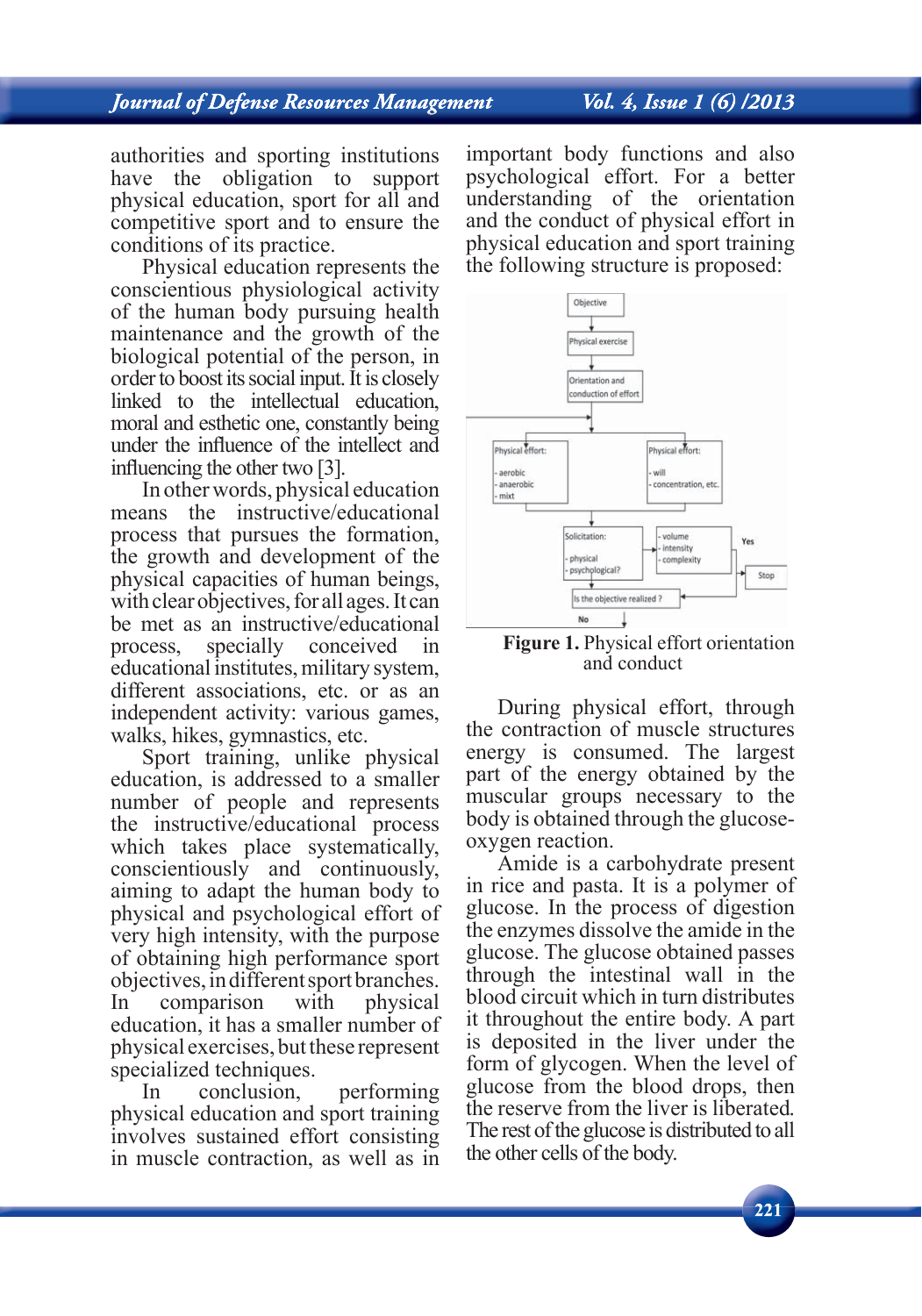During physical effort of great intensity, the muscular structures that are activated need to be fed with energy as fast as possible. This energy is obtained from glucose

The energy required for muscle contractions in the effort made in the aerobic regime is obtained from the reaction between glucose and oxygen. A big part of it is used for the movement of the body, and the rest for temperature fixture. Another result from the reaction is the carbon dioxide which is transported in the blood and eliminated through the lungs. Water will also be transported by the blood, and the elimination of the largest part is done from the lungs, and the rest through urine

For the anaerobic regime, the effort made is an intense one and the energy is consumed in very little time. The muscular system requires a rapid alimentation with a large quantity of energy. Since oxygen cannot be transported fast enough to the muscle structures activated, the effects of the anaerobic effort appear. Thus, glucose transforms very fast in the energy necessary for muscle contractions, but also in the required thermal energy. The quantity of energy obtained is much smaller: about a minute after lactic acid occurs, muscle fatigue and pain also appear. As a result, effort must be stopped in order to avoid collapse.

# **3. ENERGY SOURCES**

Energy is the capacity of the athlete to produce effort, and the effort itself represents the contraction of muscles to apply a force against a resistance. Energy is the required condition to perform an exercise or to perform structures of physical exercises in practice or in competitions. Energy is obtained from the transformation of food, at cell level, in a rich energy compound known as adenosine triphosphate (ATP), which is then stored in the muscular cell. ATP represents a molecule of adenosine released from the transformation of ATP (rich in energy) in ATP+P (adenosine+ diphosphate+ phosphate). When a phosphate link is decomposed in ATP+P, energy is released. In the muscular cells only a limited amount of ATP is stored. Therefore, as Bompa [4] underlines, the ATP reserves need to be constantly restored to facilitate the physical activity in development. This is also displayed in Fig. 2. The body can replenish the reserves of ATP through any of the 3 energy systems presented in the figure below, depending on the type of activity: the ATP-PC system, the lactic acid system and the oxygen system (O2).



**Figure 2.** The primary sources of energy in sport activities (modified after Del Monte, Sardela, Facini and Lupo,

1985, cited by Bompa, [4]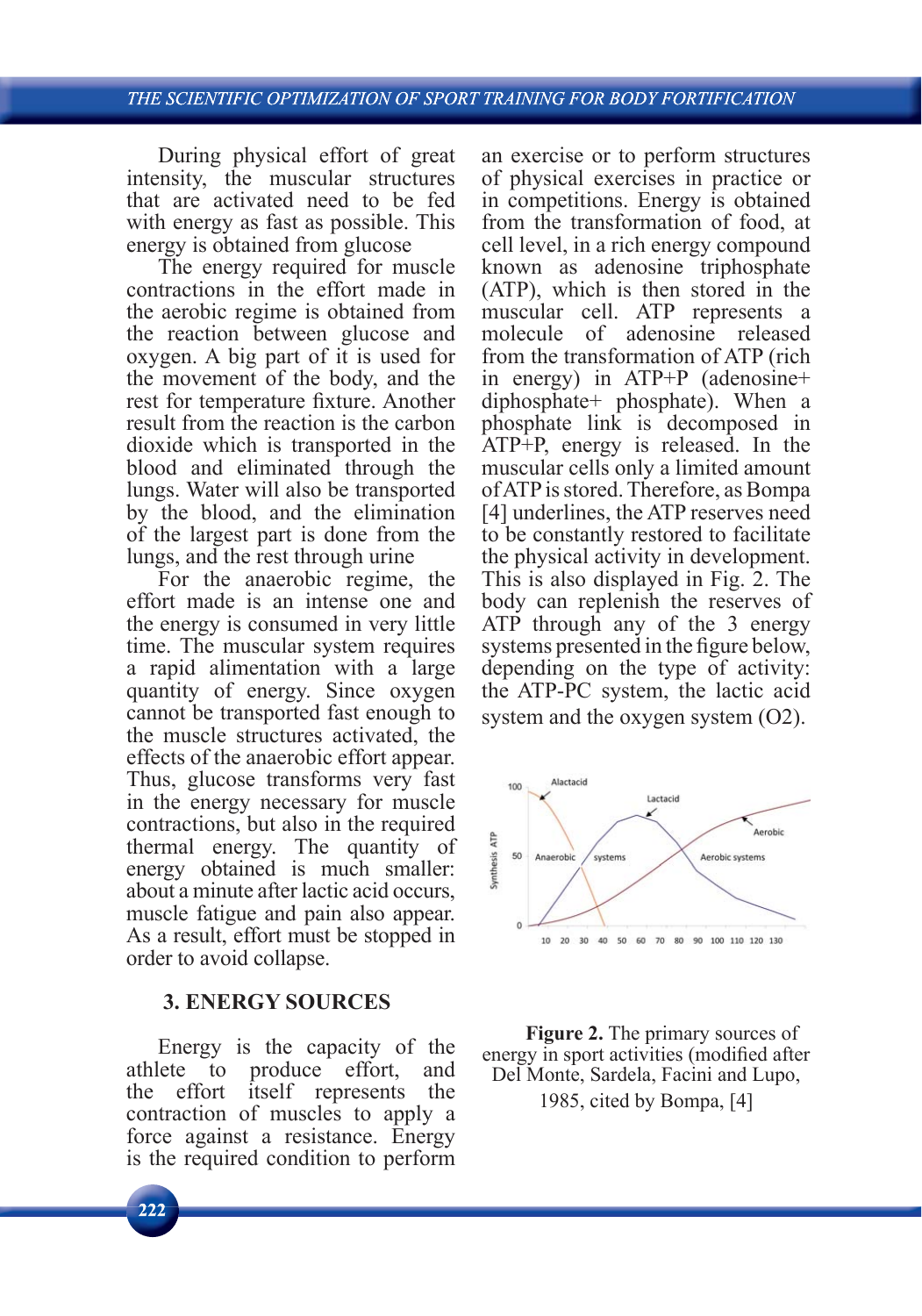Journal of Defense Resources Management

# Vol. 4, Issue 1 (6) /2013

# **4. PHYSICAL CONDITION**

The physical condition is the physical capacity of the body to deal with long distance efforts of high intensity, maintaining the efficiency indices constant, in other words through overcoming the apparition of the phenomenon called fatigue.

The physical condition can be:

## **A – general;**

B – specific for certain sport branches. **A. The general physical condition** has the following components:

 $\checkmark$  cardiovascular resistance, represents the capacity of the circulatory system to provide oxygen to the muscles;

 $\checkmark$  muscular resistance is the capacity of muscle structures to contract, without having the fatigue occur to soon;

 $\checkmark$  physical vigor ("freshness"), represents the combination between cardiovascular resistance and muscular resistance. The common feature of this component is the resistance of the body to long periods of effort, without getting tired;

 $\checkmark$  mobility is of maximum importance. Mobility represents the physical capacity of realizing movements of great amplitude, in a passive or active way and it refers to joints, to be supple signifies elasticity of the muscles structures, conditioning mobility;

 $\checkmark$  the speed is the capacity of the body to execute acts and actions involving movements, in a short period of time;

 $\checkmark$  the tissue structure of the body refers to the fat tissue and the muscle tissue.

The level of physical constitution depends on the degree of solicitation of the body of the person, in physical effort. In normal conditions, any person who works out, must have a minimum level of physical condition.

## **B.** Specific physical condition for **certain sport branches**.

The physical condition specific to a certain sport branch, is generally built on the general physical condition. In other words, in order to be a good athlete you must have a very good condition. That is why, it is important to identify the factors that influence physical condition. A very good physical condition is imposed by an excellent level of health. The most important factors are:

 $\checkmark$  age: the maximum level would be 20-23 years of age; a good physical condition is determined at all age categories by 2 things: the optimization on scientific basis of the training and continuity;

 $\checkmark$  sex: boys and girls as well can work out starting with young ages; from 10-11 years old boys start growing in height and mass, the muscle structure is developing, making them stronger than the girls, while girls posess a greater degree of joint mobility;

 $\checkmark$  eating program: a good physical condition is determined by a balanced diet and of good quality;

 $\checkmark$  physical exercise: the primary tool of physical education and sport, it represents the main support upon which physical condition is built, consolidated, perfected and maintained;

 $\checkmark$  over-training: as any exaggerated thing, it does not help the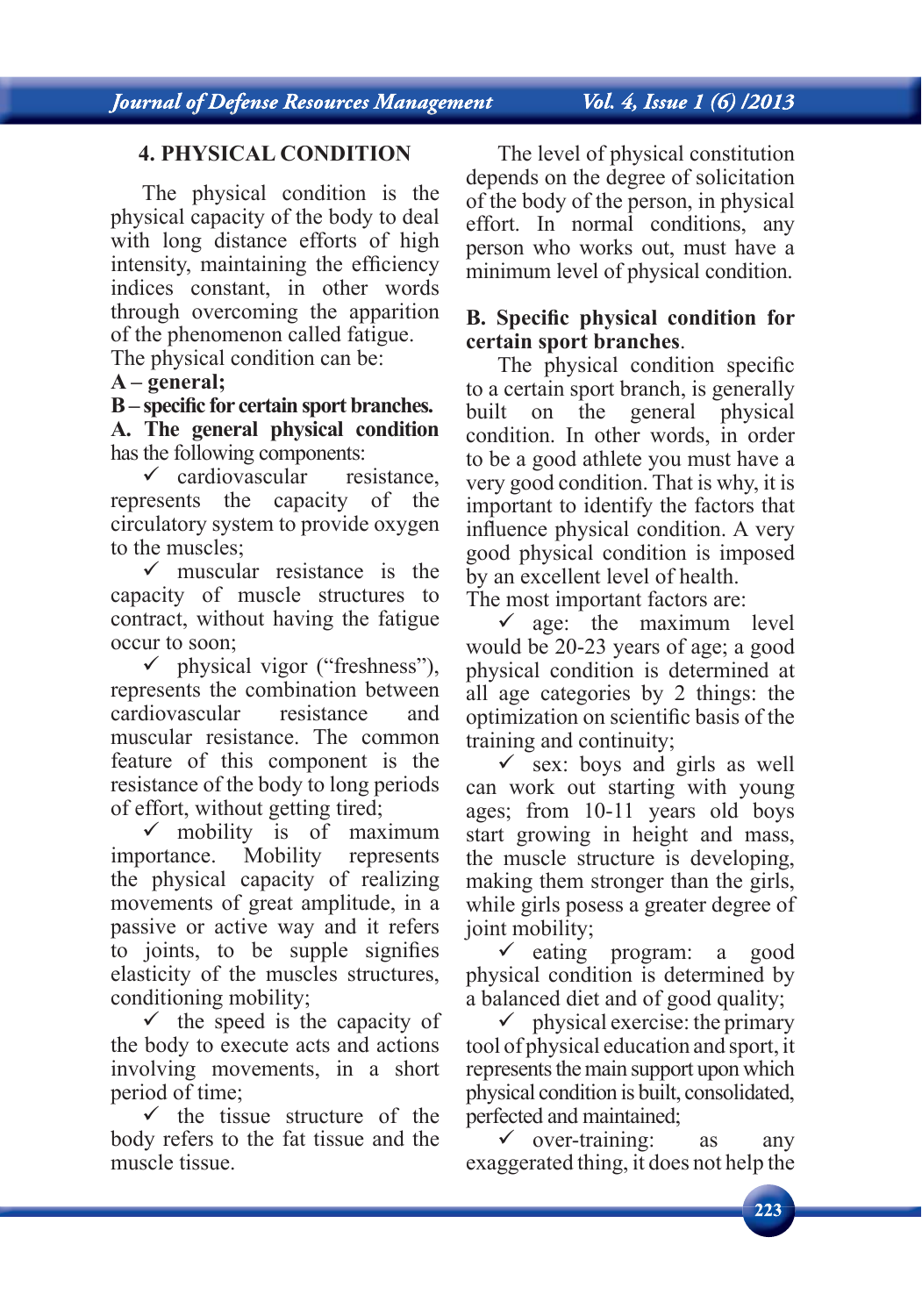#### THE SCIENTIFIC OPTIMIZATION OF SPORT TRAINING FOR BODY FORTIFICATION

body and leads to chronicle fatigue, which can be solved through break;

 $\checkmark$  drug abuse: drugs are chemical compounds that influence in a negative way the primary functions of the body, automatically physical condition;

 $\checkmark$  stress: stress has many harmful effects on health; the solution is through movement;

 $\checkmark$  environment: has a positive effect on health and physical condition, if clean, unpolluted.

### **5. EFFECTS OF TRAINING ON THE BODY**

The vast majority of professionals in the domain have considered that the even though the effects of sport training do not appear right away, they have an effect in "the long run". Motivated and responsible training based on principles and rules always produces the desired effects.

Training in the anaerobic regime has spectacular effect on the breathing system and circulatory one. As far as the breathing function is concerned, the effects are:

 $\checkmark$  the cord grows in dimension, the walls thicken;

 $\checkmark$  the capacity of the cord improves, the contractions become more powerful, and the quantity of blood pumped will be bigger;

 $\checkmark$  a larger amount of blood is covered, with more erythrocytes in this way a larger quantity of oxygen can be transported;

 $\checkmark$  the diameter of the arteries is bigger, the walls become more elastic and the blood pressure drops;

 $\checkmark$  the cardiac frequency is diminished while in pause;

 $\checkmark$  After work out, the pulse regains normal state more rapidly.

Training in the anaerobic regime has the following effects:

 $\checkmark$  The cord expands its dimensions, the wall become thicker in order to support the great tension generated by efforts of maximum intensity;

 $\checkmark$  The elimination of lactic acid is more efficient, because of the tolerance of the muscular system towards it

Training in both the aerobic regime and in the anaerobic one also results in the improvement of muscular resistance as well as muscular force.

The development of muscular resistance triggers:

 $\checkmark$  The development around muscular structures of a network of capillary veins, that, through this form of training, will be provided with more blood through which oxygen and nutritive substances will be transported;

 $\checkmark$  The capacity of the muscles of transforming fats (lipids) in energy;

 $\checkmark$  The muscular system will resist facing efforts longer, without getting tired, using oxygen more efficiently.

The growth of muscular strength involves:

 $\checkmark$  A development of the muscular mass, contractions becoming stronger and more dynamic;

 $\checkmark$  A development and definition on joints and tendons.

The 2 forms of training mentioned above have spectacular effects on the fat tissue, joints and bones. These can be summarized as follows.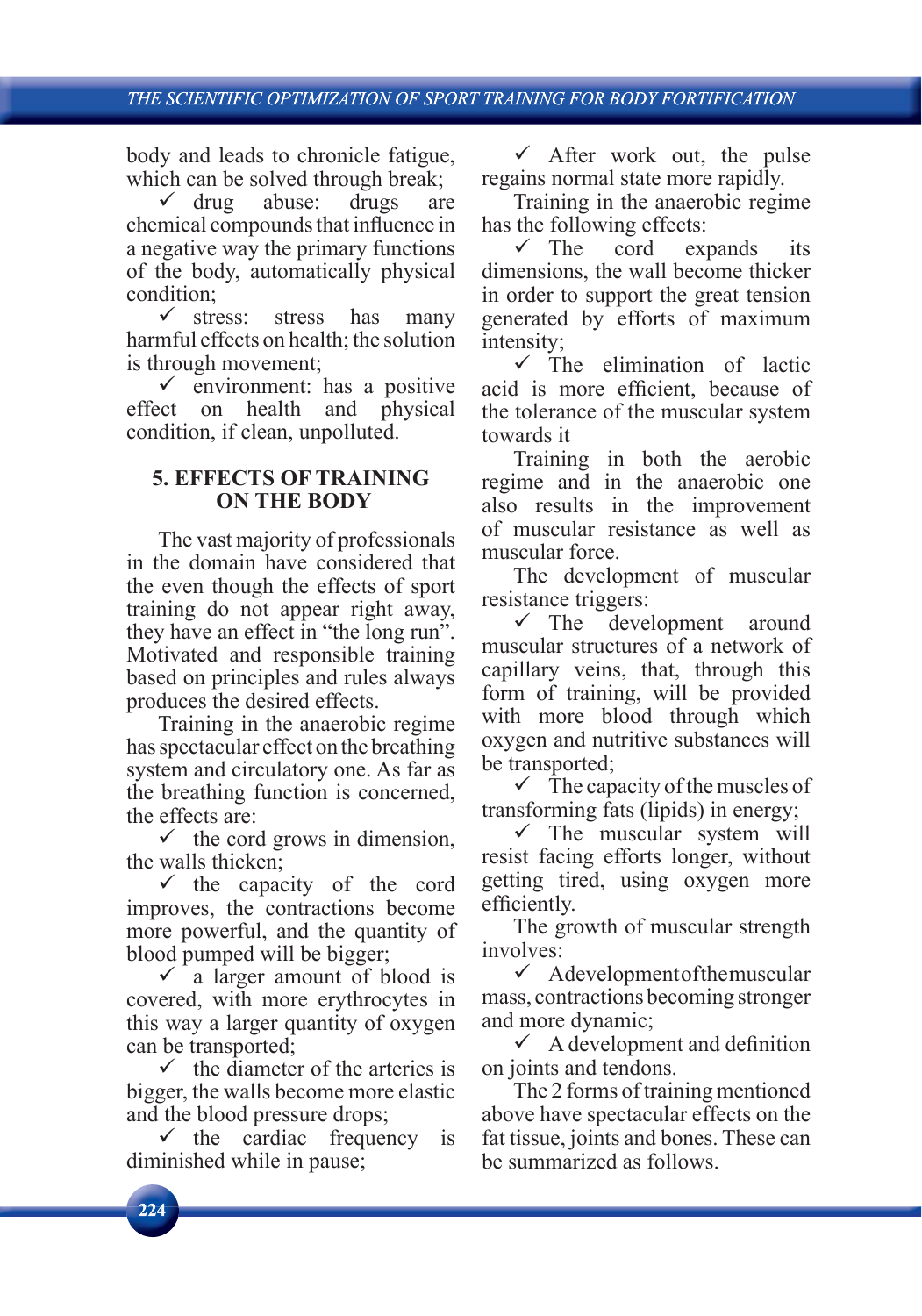Effects on the fat tissue:

 $\checkmark$  Improves the capacity of the muscular structures activated, transforming fats in energy sources;

 $\checkmark$  Elimination of surplus which represents an unnecessary load for the body, it transforms those who train in flexible people, strong and confident in their own powers with maximum rating on all levels.

Effects on the joints:

 $\checkmark$  They fortify and the resistance of ligaments improves;

 $\overline{v}$  The synovial glands secrete more synovial liquid that lubricates bones, leading to their thickening;

 $\checkmark$  Through the diversity of physical exercises from stretching the general mobility and that of joints is improved.

Effects on the bones: the resistance of the bone system is enhanced.

The human body undertaking physical solicitations due to various forms of training, needs in a general, 4 types of nutritive substances, necessary to obtaining energy. Water along with food fibers, occupy an essential spot.

The substances mentioned above and their characteristics are:

 $\checkmark$  Carbohydrates, which found in foods rich in amide and sweets;

 $\checkmark$  Fats generate energy. They can successfully replace glucose, which as we know it is itself a source of energy. The more intense the trainings are, the larger quantity of fats will be burnt in the muscular structures;

 $\checkmark$  Proteins are considered by the specialists in the domain, as the "material of construction" of the body, that participate directly to rebuilding the tissues after effort and especially rebuilding the muscular structure. They participate as well to improving the blood circulation and are also used as source of energy.

 $\checkmark$  Vitamins and mineral substances.

Depending on the intensity of physical effort, the body needs certain quantities of vitamins and mineral substances, with a triggering role. These are:

 $\checkmark$  Vitamin A : found in fish, eggs, liver, vegetables and it is necessary for a good eye sight, as well as a good quality of the skin tissue. The lack of this vitamin creates problems at eye level (incapacity of seeing at night and dark places), degradation of skin;

 $\checkmark$  Vitamin C: found in citric fruits and vegetables. A sufficient quantity of this vitamin, has an effect on the skin tissue, healing wounds much faster. It insufficiency causes scurvy;

 $\checkmark$  Vitamin D: present in milk, eggs, fish and liver. It results under the action of sun rays in deposits in the skin tissue. It is necessary for a better resistance of bones and teeth. Researches in the domain have pointed out the fact that in its absence, calcium cannot be assimilated.

 $\checkmark$  Calcium: is found in milk, cheese, sardines, dry fish, green vegetables. The balanced presence of calcium in the body has a positive effect on contractions and contractions of the muscular system, also on the resistance of teeth and bones. The lack of these substances leads to bone fragility;